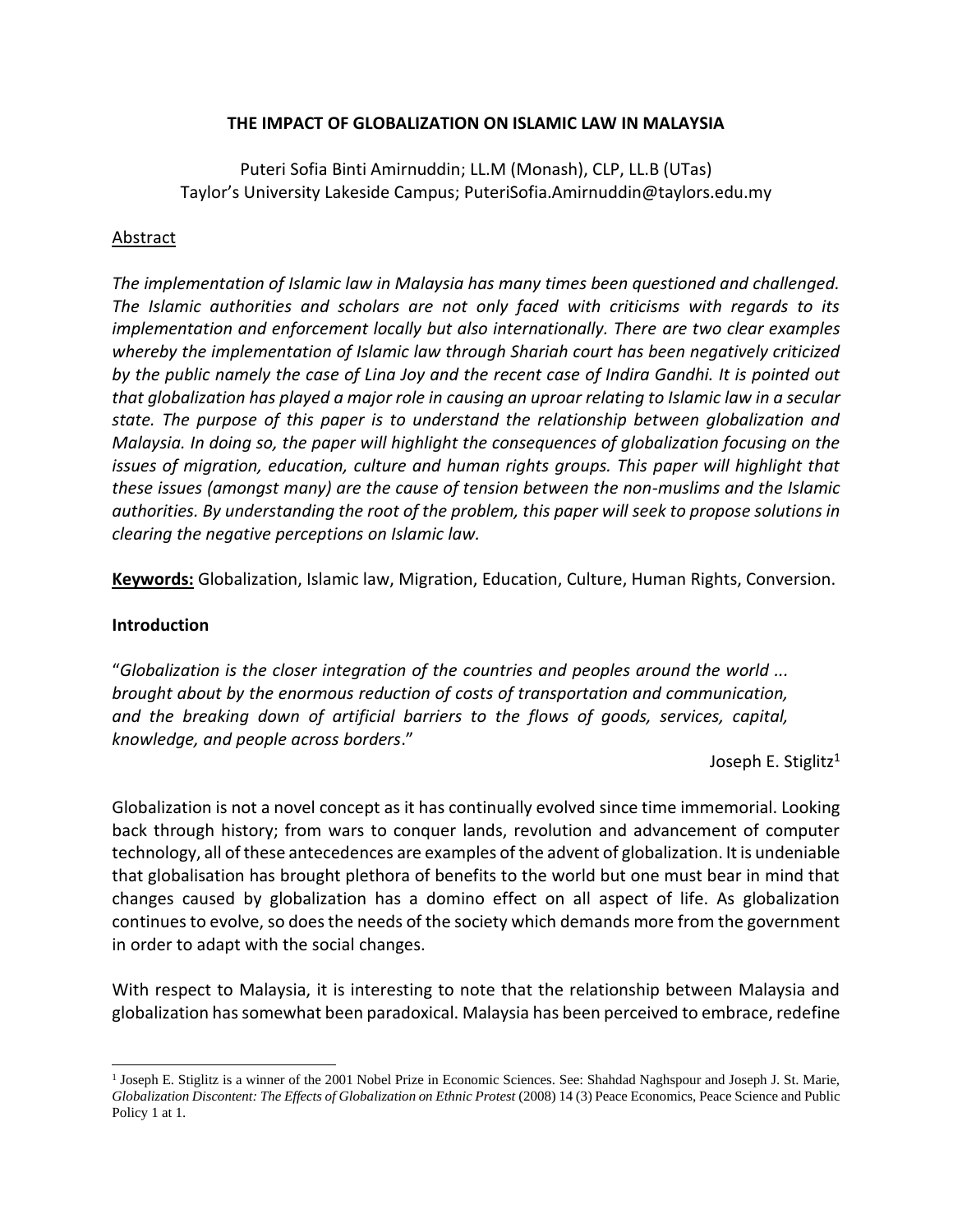and reject globalization throughout time  $2$ . These contradictory approaches are manifest particularly in relation to development of the Islamic jurisprudence. The issue of conversion of Lina Joy and the children on Indira Gandhi's will serve as illustrations for this paper. These matters encourage Shariah and Civil courts to expand its jurisdiction in relation to conversion. Nevertheless, despite such intention, globalization has presented Shariah courts with many challenges with regards to the adaptation of Islamic jurisprudence in the  $21<sup>st</sup>$  century. Due to various controversies and criticisms brought against Shariah courts domestically, it has attracted the attention of human rights activists at an international level. Whilst the long term consequences of globalization in relation to the development in Islamic jurisprudence are not clear, the events that took place in the recent years indicate that Islamic law will continue to develop regardless whatever impacts that globalization may have on its progression.

This article begins by introducing the decisions of the courts in relation to Lina Joy's conversion and the unilateral conversion of Indira Gandhi's children which drew wide-reaching attention in relation to the development of Islamic law. This article will focus on the relationship between globalization and Malaysia in an attempt to discover the social problems associated with globalization. The issues pertaining to migration, education and culture will be examined in this article. In addition to that, this article will touch upon criticisms presented by the human rights groups which generated heated arguments amongst the Islamic scholars. Lastly, this article will also examine the implication of Lina Joy and Indira Gandhi's case in relation to globalization and the society as a whole.

# **The Lina Joy case**<sup>3</sup>

Azlina binti Jailani was born a Muslim but she subsequently converted her religion to Christianity in 1997. She applied to the Malaysian National Registration Department (NRD) to change her Muslim name in her identity card to a Christian name, namely Lina Joy, so that she could wed her ethnic Indian Catholic fiancé<sup>4</sup>. Her application to change her Muslim name was approved but the word 'Islam' was inserted in her identity card even though her application form stated that she is a Christian<sup>5</sup>. This is because during that period of time, there were some amendments made to the National Regulations which requires the identity cards of Muslims to state the word 'Islam' as their religion<sup>6</sup>.

The amendments have defeated her purpose of changing her name and therefore, it presented another obstacle to her marriage. This is because in Malaysia, a Muslim woman cannot marry a non-Muslim man unless he converts to Islam<sup>7</sup>. In her case, since her fiancé refused to convert to Islam, she then applied to NRD to have the word 'Islam' to be deleted from her identity card. The

<sup>2</sup> Bridget Welsh, 'Malaysia and Globalization: Contradictory Currents', in Samuel S. Kim, *East Asia and Globalization*, Rowman & Littlefield Publishers, Inc, USA, 2000, p. 233

<sup>&</sup>lt;sup>3</sup> Lina Joy v Majlis Agama Islam Wilayah Persekutuan & Anor [2007] 4 MLJ 585

<sup>4</sup> Ibid at 593

<sup>5</sup> Ibid at 560

<sup>6</sup> Ibid at 560

<sup>7</sup> Yusuf Al-Qaradawi and Muhammad Ali Al-Hanooti, 'Why a Muslim Women is not allowed to marry a Non-Muslim Man' (2003) World Fatwa Management and Research Institute, Malaysia Islamic Science University, <http://infad.usim.edu.my/modules.php?op=modload&name=News&file=article&sid=10576> accessed on 31<sup>st</sup> December 2015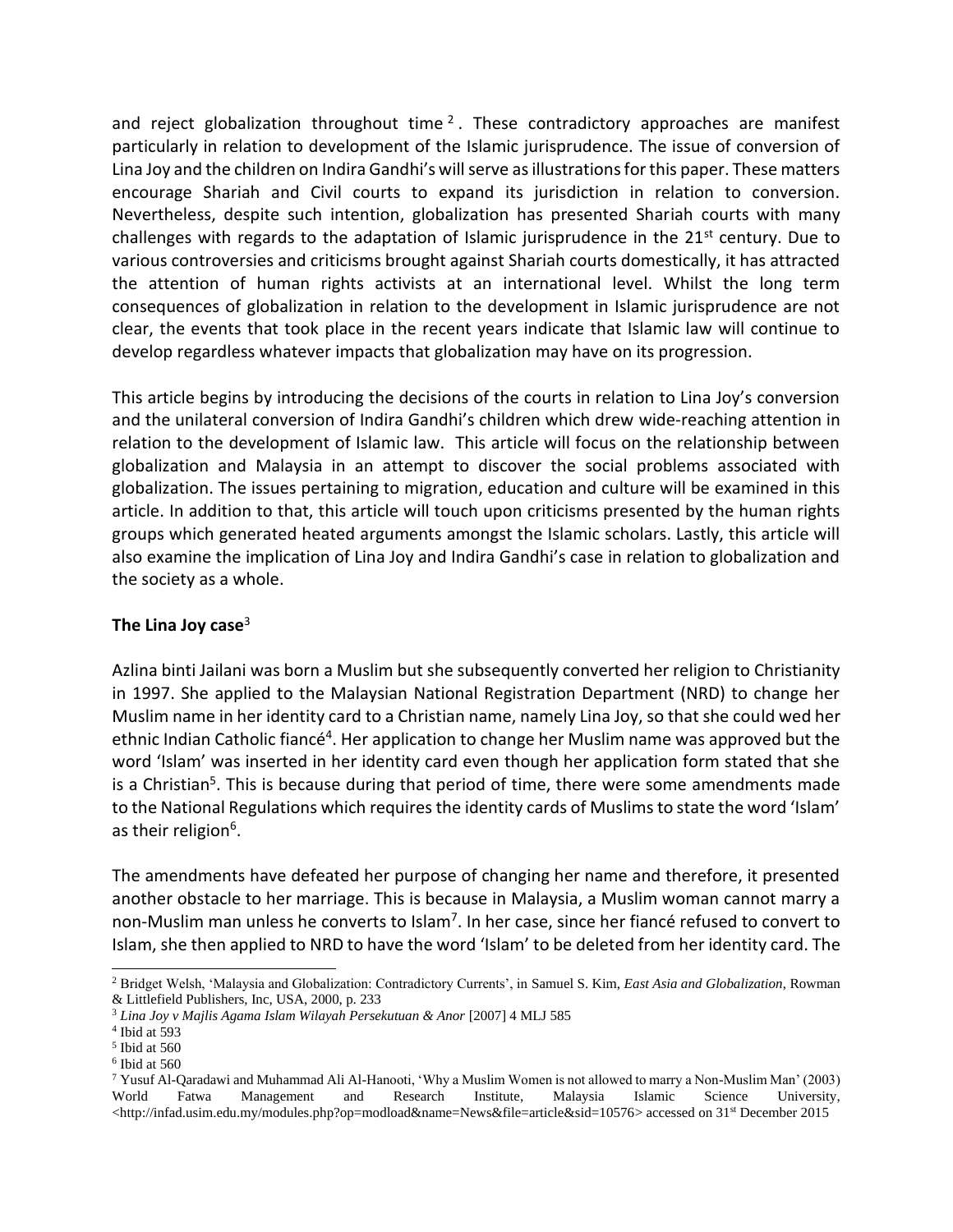NRD contested her application on grounds that she failed to produce a certificate of apostasy from Shariah court which will certify that she is no longer a Muslim. As a result, Lina Joy has brought her matter to the High Court and subsequently to the Court of Appeal on the grounds that her right to freedom of religion based on Article 11(1) Federal Constitution of Malaysia has been infringed. However, in both hearing stages, the courts rejected her application. She fought for her religious freedom in the Federal Court, which is the highest court in Malaysia, but only to find herself a similar judgment rejecting her application. It was held that the issue of removing the word 'Islam' in her identity card falls under the jurisdiction of Shariah courts. Furthermore, Article 121 (1A) of the Federal Constitution of Malaysia states that the civil court does not have jurisdiction to hear matter in relation to Islamic law hence she has no choice but to seek recourse at Shariah court.

The decision was not unanimous as there was one non-Muslim judge on the panel whom sided with Lina Joy. Richard Malanjum CJ in his dissenting noted that the sole reason as to why Lina Joy did not apply for a certificate of apostasy from Shariah Court is because she could face criminal prosecution for renouncing Islam<sup>8</sup>. This case is said to relate to globalization as it involves the element of migration, culture and education which has resulted in the judgment given. This case differs from Azmi Mohamed Azam, Roneey's case whom has received a court declaration from the High Court of Sabah and Sarawak compelling the National Registration Department to change his name to Roneey Rebit and his religion from Islam to Christianity in his identity card<sup>9</sup>. In this case, the applicant was initially a Christian before he converted to Islam by virtue of his parents' conversion when he was a minor<sup>10</sup>. The High Court judge, Datuk Yew Jen Kie, a non-Muslim has held that Azmi@Roneey's case deals with his constitutional right to freedom of religion even though same principles should be afforded to Lina Joy. It remains to be seen whether the case will remain as a good law or will be challenged in the future.

### **The conversion of Indira Gandhi's children**

There is also another controversy case involving Islamic law pertaining to the conversion of Indira Gandhi's children. Indira Gandhi a/p Mutho underwent a Hindu marriage ceremony with Pathmanathan a/l Krishnan and had their marriage registered under the civil law in 1993. Her husband subsequently embraced Islam in 2009 and has unilaterally converted their three children without her knowledge and consent. When she discovered that her husband has converted the children, she applied to the High Court for an order of certiorari to quash the certificates of conversion for non-compliance with ss99, 100 and 101 of the Administration of the Religion of Islam (Perak) Enactment 2004. Her application was successful on grounds that the children were not present before the *Pendaftar Muallaf* to utter the clauses of the Affirmation of Faith and that the act of her husband to convert the children without her consent was unconstitutional, illegal, null and void $11$ . The matter was then brought to Court of Appeal whereby

<sup>8</sup> *Lina Joy v Majlis Agama Islam Wilayah Persekutuan & Anor* [2007] 4 MLJ 585 at 632

<sup>9</sup> Sharon Ling, 'Court Declares 41-year-old Muslim can be a Christian again' *The Star* (Kuala Lumpur, 2016) 3  $^{\rm 10}$  Ibid

<sup>11</sup> *Indira Gandhi a/p Mutho v Pengarah Jabatan Agama Islam Perak & Ors* [2013] 5 MLJ 552 at 561, 565, 582 and 583 per Lee Swee Seng JC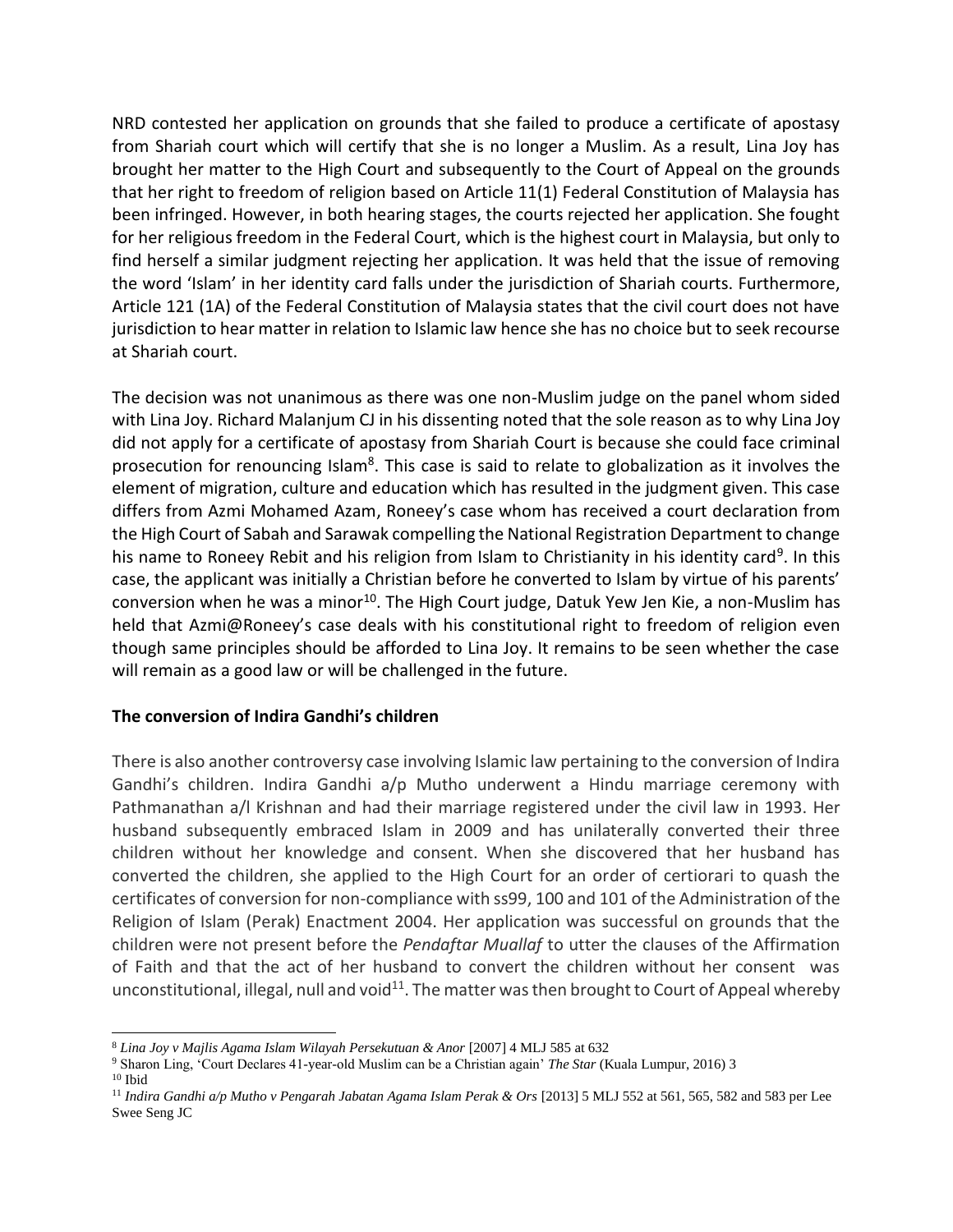the three-judge panel had in a majority judgment reinstated the children's conversion to Islam<sup>12</sup>. Justices Balia Yusof Wahi and Badariah Sahamid held that Syariah court has the exclusive jurisdiction to hear matters concerning Muslims conversions<sup>13</sup>.

The issue of children conversion to Islam without the consent of other spouse has a domino effect on other matter as well, for example, the custody of the children. It was explained in great detail by Lee Swee Seng J that the matter pertaining to custody does not fall under the purview of Syariah Court as one of the parent is a non-Muslim<sup>14</sup>. This is explicitly stated under section 45 of the Islamic Family Law (Perak) Enactment 2004 which gives authorization to the Syariah Court to hear divorce cases only if the marriage satisfies the criteria under the provision<sup>15</sup>. In a similar vein, Syariah Court has no jurisdiction to hear custody matter where the children were not born to Muslim parents in a Muslim marriage, or at least whose parents are both converted to Muslim<sup>16</sup>. Based on these provisions, Indira Gandhi was lawfully granted by the civil High Court with a full custody of all her three children.

It is worth noting that the custody issue contended in the Indira Gandhi's case is not novel and has been previously heard before the court<sup>17</sup>. Not long after the Court of Appeal judgment on Indira Gandhi's case, there was one comparable case which similarly concern with custody and conversion of the children. In *Viran a/l Nagapan v Deepa a/p Subramaniam*, the Federal Court held that the civil High Court has the jurisdiction to hear matter concerning divorce, custody of the children and other ancillary matters provided that the ex-husband and ex-wife had underwent a civil law marriage  $18$ . Similar point was reiterated that Syariah Court has no jurisdiction to hear application for divorce cases where the marriage was not solemnized under hukum syarak<sup>19</sup>. Nonetheless, in the circumstances where Syariah Court has somewhat given an

<sup>12</sup> Nurbaitu Hamdam, 'Ministers to look into court's decision on Muslim conversion'

 $\langle$ http://www.thestar.com.my/news/nation/2016/01/10/ministers-to-look-into-courts-decision-on-muslim-conversion/> accessed on 1st February 2016

 $<sup>13</sup>$  Recently, the Court of Appeal has ruled that the issues regarding Muslim conversion are exclusively within the jurisdiction of</sup> the Syariah Court. See: Qishin Tariq, 'Muslim conversion issues exclusively Syariah Court's jurisdiction' <http://www.thestar.com.my/news/nation/2015/12/30/muslim-conversion-issues-exclusively-syariah-court-jurisdiction/> accessed on 1st January 2016

<sup>&</sup>lt;sup>14</sup> Indira Gandhi a/p Mutho v Patmanathan a/l Krishnan [2015] 7 MLJ 153 at para 30 - 41

<sup>15</sup> Section 45 of the Islamic Family (Perak) Enactment provides that "*nothing in the Enactment shall authorise the Shariah Court to make an order of divorce or an order pertaining to a divorce or to permit a husband to pronounce a talaq except:*

*<sup>(</sup>a) where the marriage has been registered or is deemed to be registered under the Enactment; or*

*<sup>(</sup>b) where the marriage was solemnised in accordance with hukum syarak; and*

*<sup>(</sup>c) where the residence of either of the parties to the marriage at the time when the application is presented is in the State of Perak Darul Ridzuan.*

<sup>16</sup> *Indira Gandhi a/p Mutho v Patmanathan a/l Krishnan* [2015] 7 MLJ 153 at para 44. See also: section 50 (3)(b)(iii) of the Perak Enactment.

<sup>17</sup> *Subashini a/p Rajasingam v Saravanan a/l Thangathoray and other appeals* [2008] 2 MLJ 147 (FC*), Tey Siew Choo v Teo Eng Hua* [1999] 6 CLJ 308 and *Tang Sung Moi v Too Miew Kim* [1994] 3 MLJ 117 (amongst many others.)

<sup>18</sup> *Viran a/l Nagapan v Deepa a/p Subramaniam* [2016] MLJU 05

<sup>19</sup> Section *45* of the Islamic Family Law (Negeri Sembilan) Enactment 2003 (Enactment 2003) provides that *"Save as is otherwise expressly provided, nothing in this Enactment shall authorize the Court to make an order of divorce or an order shall authorize the Court make an order of divorce or an order pertaining to a divorce (SIC) or to permit a husband to pronounce a talaq except:*

<sup>(</sup>a) *where the marriage has been registered or is deemed to be registered under this Enactment;*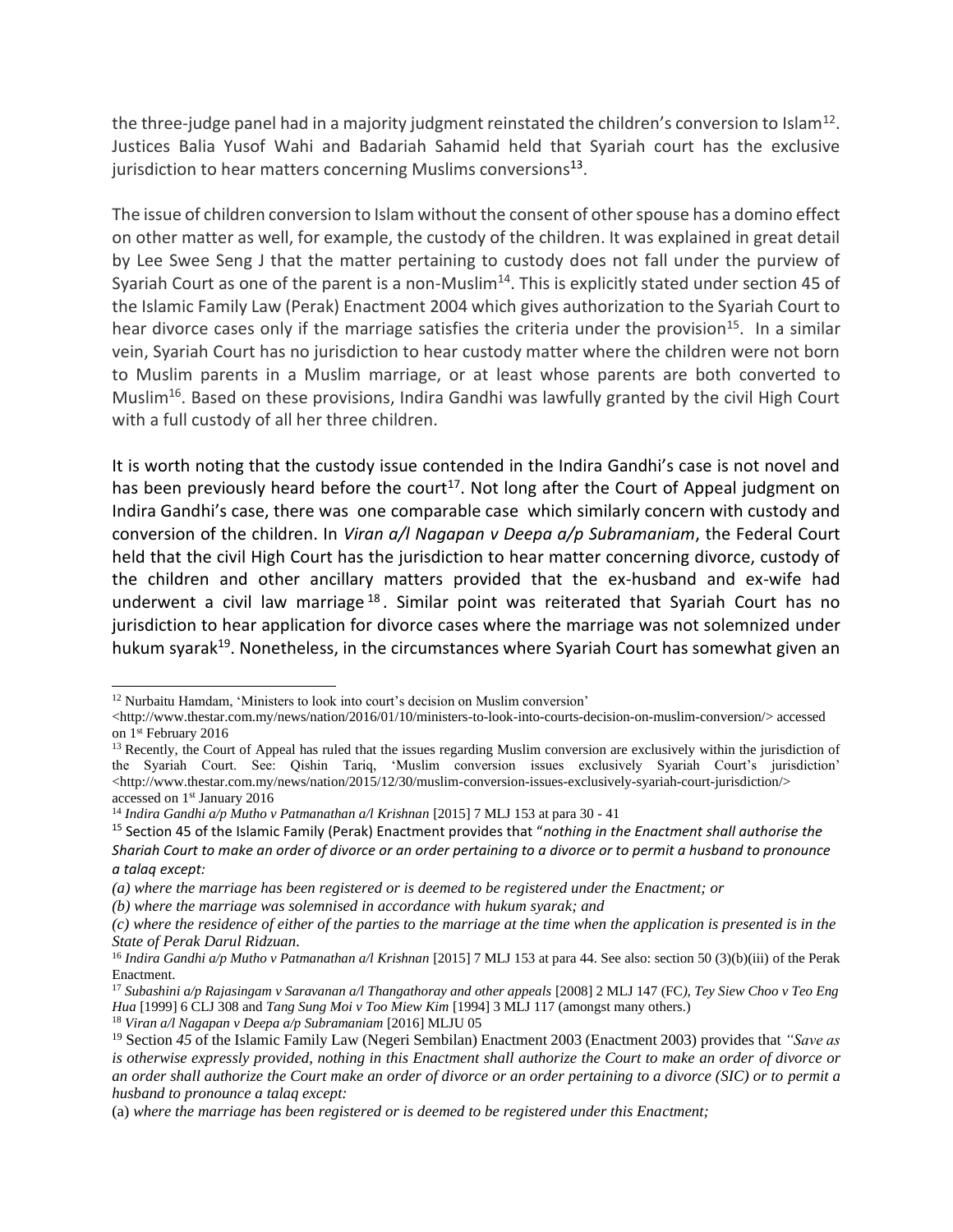order with respect to divorce or custody case, the order is a valid order but it has to be set aside before the party aggrieved can bring an action to the civil High Court<sup>20</sup>.

The ensuing legal battles have captured worldwide attention which brought many negative perceptions towards the so-called intolerant Malaysian court's decision towards other faiths<sup>21</sup>. There have been many calls for the government to amend the current statutes and state enactments in order to provide permanent solution to these conflict of jurisdictions<sup>22</sup>. It is pointed out that globalization plays a role in the development of Islamic law. Globalization can either create hostility amongst the people in a multi-cultural society or it could bring the people together<sup>23</sup>. This relates to the issue of migration which has an impact on the development of Islamic law in relation to conversion and apostasy.

## **Migration**

One aspect that should be looked into in Lina Joy's decision is migration. History has shown that migration to Malaysia has occurred since 14<sup>th</sup> century primarily either because to search for a better livelihood or was brought by the British colonies to work in Malaysia<sup>24</sup>. Given the fact that international migration is a global phenomenon, it has become the subject of many sophisticated studies to determine if it brings more harm than good. The nations around the globe encouraged migration as it promotes the nations' economy, diversity and multiculturalism. Despite the many benefits of migration, there is a fear of transculturation between the Islam and other religions around the world. The migrants relocating to Malaysia bringing not only themselves but also carrying together with them their unique philosophies, ideologies and values.

Before the establishment of independence in 1957, Malaysia was predominantly consisted of the native Malays or commonly known as *Bumiputras*. Malay is a person who was born locally, professes the religion of Islam, habitually speaks Malay and conforms to Malay custom<sup>25</sup>. However, as a result of invasion by the British, Portuguese, Dutch and Japanese colonial power during  $18<sup>th</sup> - 19<sup>th</sup>$  century, it has subsequently led to the escalation of other ethnicities due to migration. The Malay ethnic structure has changed dramatically when these colonial rules imported foreign labour from China and India to work at tin mines, rubber plantations and

<sup>(</sup>b) *where the marriage was solemnized in accordance with Hukum Syarak; or*

<sup>(</sup>c) *where the residence of either of the parties to the marriage at the time when the application is presented is in the State of Negeri Sembilan."*

<sup>20</sup> *Viran a/l Nagapan v Deepa a/p Subramaniam and other appeals* [2016] MLJU 05 at para 55

<sup>21</sup> See: Wong Chun Wai, 'Can Malaysia's Indira Gandhi expect justice?' <http://www.straitstimes.com/asia/se-asia/canmalaysias-indira-gandhi-expect-justice-the-star-columnist> accessed on 1st February 2016 and 'Malaysia's Sharia Law Keeps Non-Muslim Mothers From Their Kids' <http://www.foxnews.com/world/2014/11/10/malaysian-mothers-win-custody-but-dontget-kids-thanks-to-separate-legal-system.html> accessed on 1st February 2016

 $^{22}$  See: 'Bar: Both parents must consent to child's change of religion' <http://www.thestar.com.my/news/nation/2016/01/14/barboth-parents-must-consent-to-childs-change-of-religion/> accessed on 1st February 2016 and Joseph Kaos Jr, 'Conversion laws to be amended' <http://www.thestar.com.my/news/nation/2016/01/14/conversion-laws-to-be-amended-govt-seeking-permanentsolution-to-unilateral-child-conversions/> accessed on 1st February 2016

<sup>23</sup> Shahdad Naghspour and Joseph J. St. Marie (no 1) 4.

<sup>&</sup>lt;sup>24</sup> Wang Gungwu, 'Migration Patterns in History: Malaysia and the Region' (1985) 58 (1) 43 at 43-57

<sup>&</sup>lt;sup>25</sup> Article 160 (2) of the Federal Constitution of Malaysia (1957)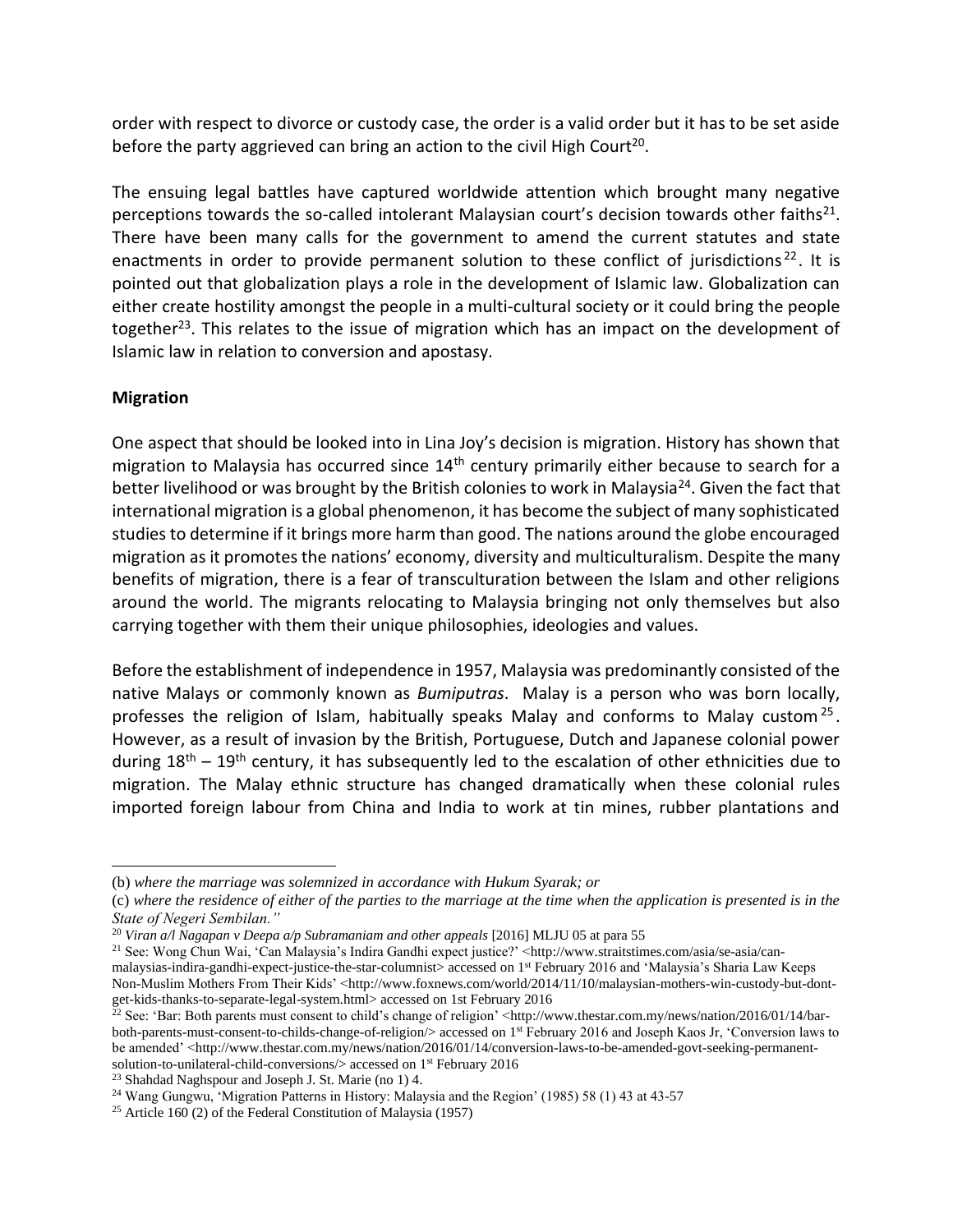construction sectors in order to meet the needs of the colonial economy in the Malay Peninsula<sup>26</sup>. These migrations have inadvertently led Malaysia to become a multi-racial country with a mix of people from different races namely the Malays, Chinese, Indians and many others. Although migration was recognized as one of the factors that infuse foreign investment resulting in high employment and economic growth, nonetheless in today's modern world, it has attracted many negative perspectives towards Malaysia's governance especially in relation to Islamic law.

The study conducted by Vlieland indicates that the population growth in Malaysia between the year 1931 to 1947 have increased more than 65 per cent that is approximately 940 000 immigrants came from India or China<sup>27</sup>. It is acknowledged that the dominant factor which led to the growth of more than half of the increase in the populations is not births but immigration<sup>28</sup>. Ten years later, after the census was conducted and when Malaysia achieved its independence, the founding fathers of the independence drew Federal Constitution of Malaysia which acknowledges the rights of the migrants to citizenship<sup>29</sup> as well as their rights to profess their religion<sup>30</sup>. However, no one at that time could foresee the problem arising today in relation to apostasy and conversion as seen in the Lina Joy and Indira Gandhi's case.

The ambiguities and lacuna in the Malaysian Constitution particularly with respect to freedom of religion has been subjected to many controversies and scrutiny. According to the tenets of Islam, an individual may profess any religion of his or her choice but with respect to an apostate, there is a penalty for a Muslim who converted from Islam<sup>31</sup>. It has been argued that since Islam is the religion of the Federation, the founding fathers should have included the text in the Al-Quran regarding the consequences of leaving Islam<sup>32</sup>. Nevertheless, upon closer examination of the Constitution as a whole, it can be seen that the intention of the founding fathers laying down the Constitution is to instil notions of pluralistic and equal rights in a society. The Constitution acknowledged the rights to freedom of religion and it is made out of respect to the Chinese and Indian migrants who came to Malaysia. The Constitution recognized the rights of the migrants to profess their religion such as Buddhism, Christianity and Hinduism but it implicitly does not allow for a Muslim to become an apostate given the fact that Islam is the official religion in Malaysia.

A prominent retired judge, Dato' Faiza Tamby Chik also recognized that the concept of religious freedom does not apply to Muslims in Malaysia<sup>33</sup>. His Honour voiced out his opinion that the

<sup>&</sup>lt;sup>26</sup> Tiffany Trimmer, 'Bring in Outsiders Who Will Do the Work: Migration and British Malaya's Imperial Labor Hierarchy 1900  $-1930'$  <http://worldhistoryconnected.press.illinois.edu/11.3/forum\_trimmer.html> accessed on 30<sup>th</sup> December 2015 and Yusuf Abdulazeez, Ismail Bab and Sundramoorthy Pathmanathan, 'Migrant Workers' Lives and Experiences Amidst Malaysian Transformations' (2011) 6 (5) Social Sciences 332 at 332 - 343

<sup>&</sup>lt;sup>27</sup> C.A. Vlieland, 'The 1947 Census of Malaya' (1949) 22 (1) Pacific Affairs, University of British Columbia at 59-63

<sup>28</sup> ibid

<sup>29</sup> Part III Chapter 1 of the Federal Constitution of Malaysia (1957)

<sup>30</sup> Article 11 of the Federal Constitution of Malaysia (1957)

<sup>31</sup> Abdullah Saeed and Hassan Saeed, *Freedom of Religion, Apostasy and Islam (*Ashgate Publishing Ltd, UK, 2004) at 51 and Ambiga Sreenevasan, 'Bar Council: Federal Constitution Must Remain Supreme', The Malaysian Bar Online, 31<sup>st</sup> May 2007,  $\langle \text{http://www.malaysiabar.org.my} \rangle$  accessed on 30<sup>th</sup> December 2015

 $32$  Article 3(1) of the Federal Constitution of Malaysia (1957)

<sup>&</sup>lt;sup>33</sup> 'Religious Freedom does not apply to Muslims here' The Malaysian Bar Online, 19<sup>th</sup> November 2008, <http://www.malaysianbar.org.my/legal/general\_news/religious\_freedom\_does\_not\_apply\_to\_muslims\_here\_says\_retired\_judge. html> accessed on 1<sup>st</sup> January 2016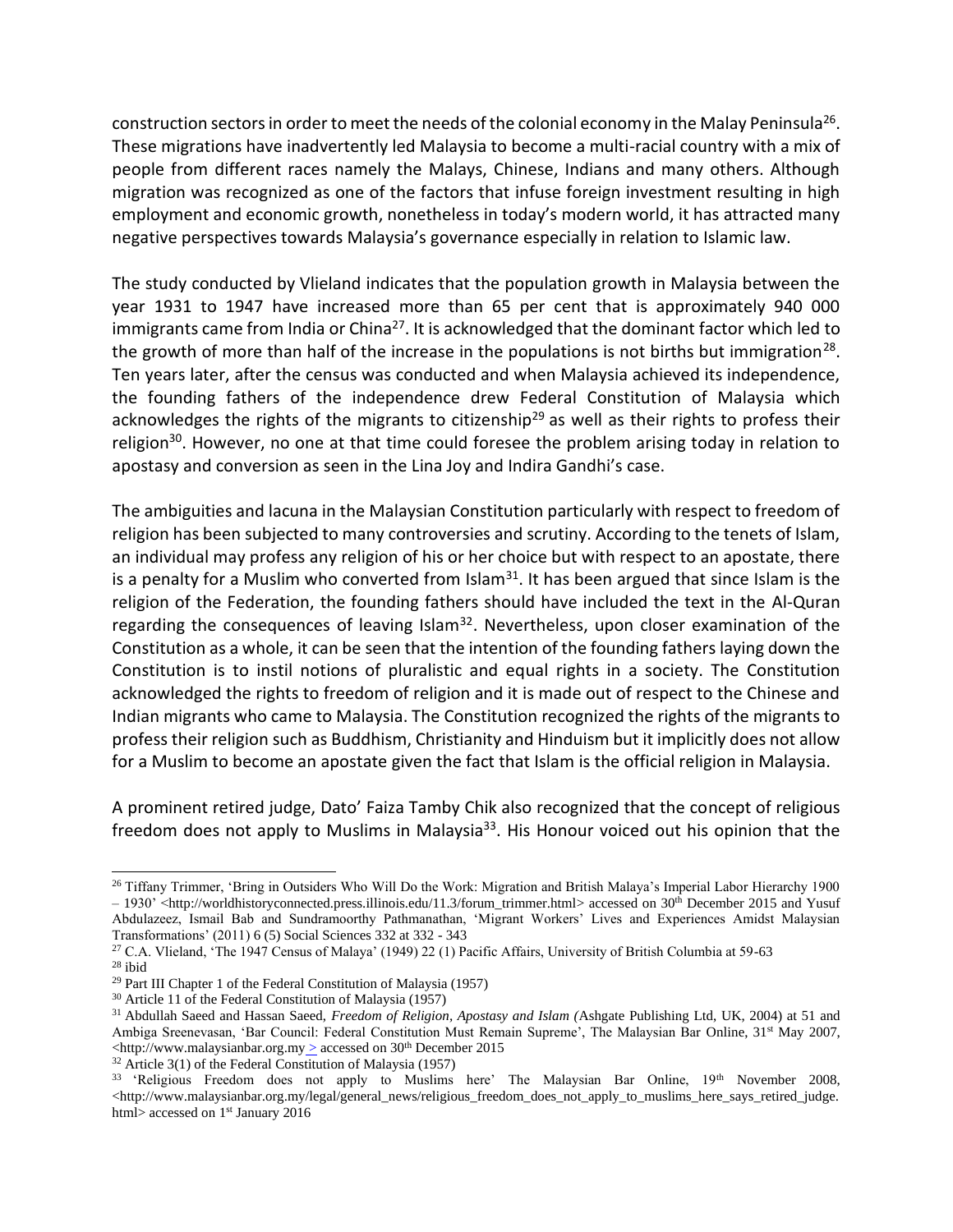clause towards freedom of religion in the Constitution is merely to provide a balancing clause so that other religions might practice in peace and harmony within any part of the Federation<sup>34</sup>. From these statements, it has been perceived that Islam is treated with utmost dignity to the extent that the renouncement of Islam is made impossible. The averment was made on the basis that the reason that the Constitution was rightly made after Malaysia gained its independence was to protect the rights of its citizen. There are many Chinese and Indian migrants that have already obtained citizenship hence their rights to live in Malaysia are also protected and enshrined in the Constitution<sup>35</sup>. It is emphasized that it was the result of globalization that rendered the founding fathers to acknowledge the rights of the immigrants. The existence of globalization has rendered Malaysia not to be an Islamic state but a state that recognizes Islam as the official religion of the country<sup>36</sup>.

## **Culture**

As a result of globalization, the combinations of migration and mixed cultures have attracted many intensive debates amongst Islamic scholars regarding the cultures of Indian and Chinese on Islamic society. In today's modern world, there are many aspects of Islamic culture that has been affected by the external influences and hence, it has raised a lot of concerns whether the Muslim will depart from its Islamic tenets. From the way Muslims dress to the opinions that they present, it has brought significant changes to the way Muslims think. There are more Muslims becoming more liberal in their daily lives. One of the Islamic scholars in Malaysia, Datuk Sheikh Azmi Ahmad feared that the concept of an open-minded society in a young Muslims' thinking, for example Lina Joy, would gradually deteriorates their religious sentiments and enthusiasm<sup>37</sup>. As globalization continues to evolve, the Islamic scholars acknowledged that there is an urgent need to enhance the dynamism of jurisprudence in Islamic law in order to keep up with the rapid modernization in the human civilization.

Despite such intention, it is pertinent to note that it is not an easy task to develop the jurisprudence of Islamic law in Malaysia. The Shariah courts as well as the government of Malaysia have encountered many criticisms from the society criticising that the government are not sensitive towards other religions and cultures. For example, the practices of yoga were banned for Muslims as it comprises physical movements and religious element of Hinduism which is inappropriate for Muslims' faith<sup>38</sup>. Although the proscription does not affect non-Muslims in general, it has eroded the perception of Islam by other faiths around the globe. As a multi-racial and multi-cultural country, the prohibition has somewhat offended the Indian society in

<sup>34</sup> Ibid

<sup>35</sup> Part III Chapter 1 of the Federal Constitution of Malaysia (1957)

<sup>&#</sup>x27;Malaysia not Islamic or secular, says Dr.M' The Star online, 19th June 2014 <http://www.thestar.com.my/news/nation/2014/06/19/malaysia-not-islamic-or-secular-says-dr-m/> accessed on 30<sup>th</sup> December  $\frac{2015}{37}$ 

Fauwaz Abdul Aziz, '10 000 Muslims Attend Forum on Apostasy', 24<sup>th</sup> July 2006,  $\langle$ http://myislamnetwork.net/component/content/article/2-e-akhbar/27-malaysiakinicom-10000-muslims-attend-forum-onapostasy.html> accessed on 20th October 2015

<sup>38</sup> 'Islamic Leader in Malaysia Ban Yoga for Muslims' Fox News Online, 21st November 2008, <http://www.foxnews.com/story/2008/11/21/islamic-leaders-in-malaysia-ban-yoga-for-muslims.html> accessed on 1st January 2016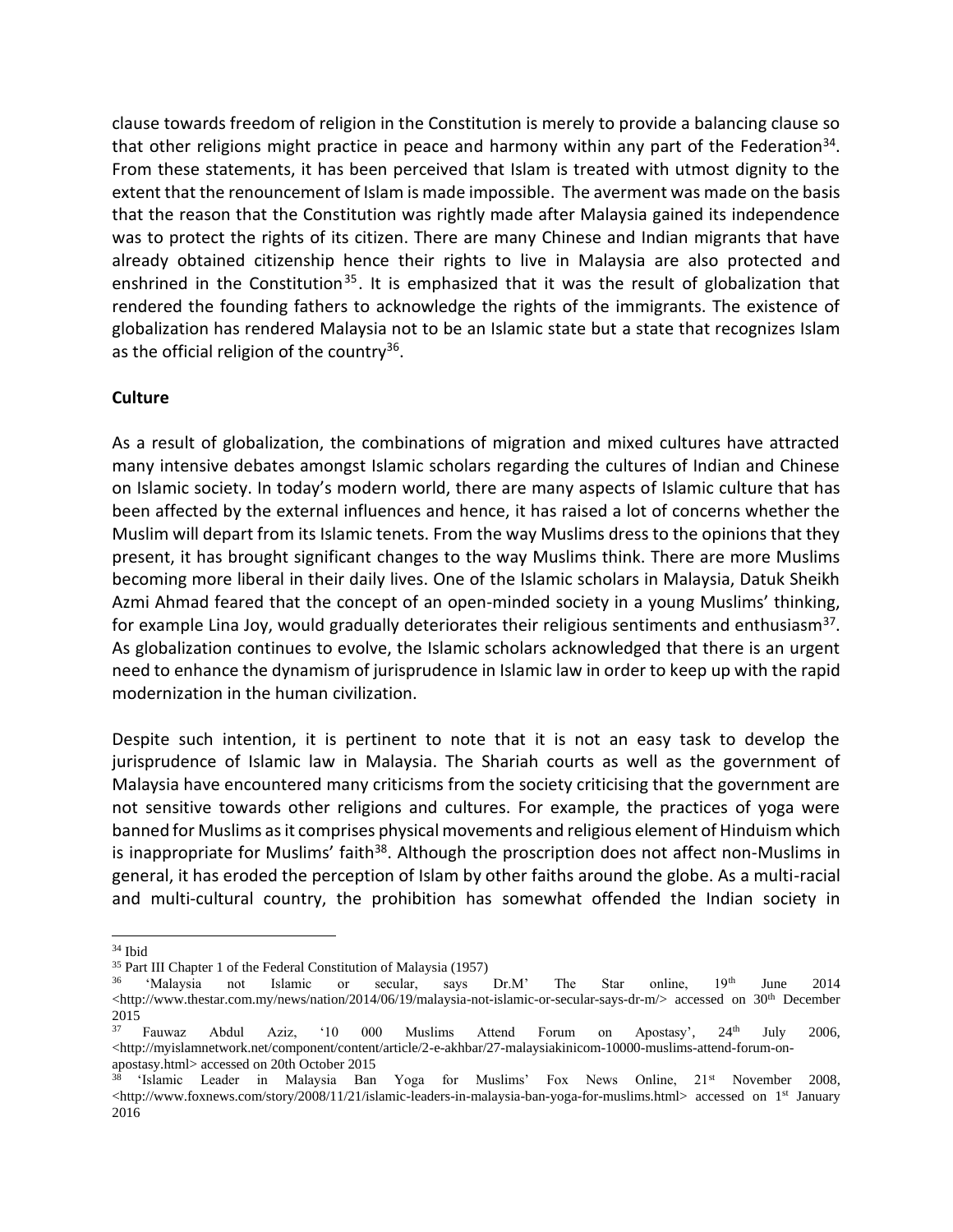particular and as such, it has caused resentment towards the Malaysian government for indirectly portraying a negative image towards Indian practices<sup>39</sup>.

Another recent banning by the National Fatwa Council is the prohibition of e-cigarettes or famously known as 'vaping'<sup>40</sup>. Since the majority of Malaysia population consists of 60.4% of Muslim<sup>41</sup>, the religious minorities are concerned whether the growth in the Muslim population would promote the Islamization process<sup>42</sup>. There have been many concerns that the emergent of Islamic law in the legal system would encourage Malaysia to deviate from a system of secular government into becoming an Islamic state<sup>43</sup>. Such solicitude has been said to be the result of globalization that has caused the world to be a competing place for cultures in order to enlarge their sphere of influence<sup>44</sup>.

By reason of globalization, it has also been perceived that the variety of cultures have produced much tension and friction<sup>45</sup>. The globalization process has created difficult relations between the non-Muslims and Shariah courts particularly in relation to conversion. The non-Muslims often opt to challenge the decision of Shariah courts without considering the rationale behind such determination. It is examined that one of the underlying principles following the Federal Court's decision is that the courts want to prevent Lina Joy from removing her cultural specificity; that is being a Malay Muslim. This is the result of the active inter-penetration and combination of cultural element promulgated by globalization. These elements have inadvertently led Lina Joy to abandon her belief and Islamic tenets in order to adopt a more cosmopolitan worldview. This view is supported by the argument presented by Dr. Mahathir Mohamad, the former Prime Minister of Malaysia, whom acknowledges that cultural changes are the result of global interconnectedness<sup>46</sup>.

Although globalization promotes harmonization and multiculturalism, many academicians argued that globalization presented a negative impact on the expansion on Islamic law. It is established that Malaysian government which is predominantly controlled by Muslims will continue to preserve traditional values even though it carries different notions of principles for the non-Muslims. For instance, the former Prime Minister Tun Abdullah Badawi who often promoted Islam Hadhari as a model for development in Malaysia has raised conflicting ideology

<sup>&</sup>lt;sup>39</sup> 'Yoga Fatwa: Use *Silat* Approach' Malaysia Kini Online, 26<sup>th</sup> November 2008, <http://www.malaysiakini.com/news/93747> accessed on 1st January 2016

<sup>&</sup>lt;sup>40</sup> Adam Boult, 'E-cigarettes forbidden is Islam: says Fatwa Council' The Telegraph, 23<sup>rd</sup> December 2015,  $\langle$ http://www.telegraph.co.uk/news/worldnews/asia/malaysia/12065912/E-cigarettes-forbidden-in-Islam-says-Fatwa-Council.html> accessed on 1<sup>st</sup> January 2016

<sup>41</sup> '**Population Distribution and Basic Demographic Characteristics**' Department of Statistics Malaysia, July 2010,  $\langle$ http://www.statistics.gov.my/portal/index.php?option=com\_content&view=article&id=54%3Apopulation-updated-31072009&catid=35%3Akey-statistics&Itemid=53&lang=en> accessed on 30th December 2015

<sup>42</sup> Albert Sundararaj Walters, 'Issues in Christian-Muslim Relations: A Malaysian Christian Perspective' (2007) 18 (1) Islam and Christian–Muslim Relations 67 at 68

<sup>&</sup>lt;sup>43</sup> Joshua Neoh, 'Islamic State and the Common Law in Malaysia: A Case Study of Lina Joy' (2008) 8 (2) Global Jurist, Article 4 <sup>44</sup> David Held and Anthony McGrew, *The Global Transformation Reader: An Introduction to the Globalization Debate* (Polity Press, Great Britain, 2008) at 235

<sup>45</sup> Kevin Robins, 'Encountering Globalization' in David Held and Anthony McGrew, *The Global Transformation Reader: An Introduction to the Globalization Debate* (Polity Press, Great Britain, 2008) at 240

<sup>46</sup> Bridget Welsh, 'Malaysia and Globalization: Contradictory Currents' in Samuel S. Kim, *East Asia and Globalization* (Rowman & Littlefield Publishers, Inc, USA, 2000) at 235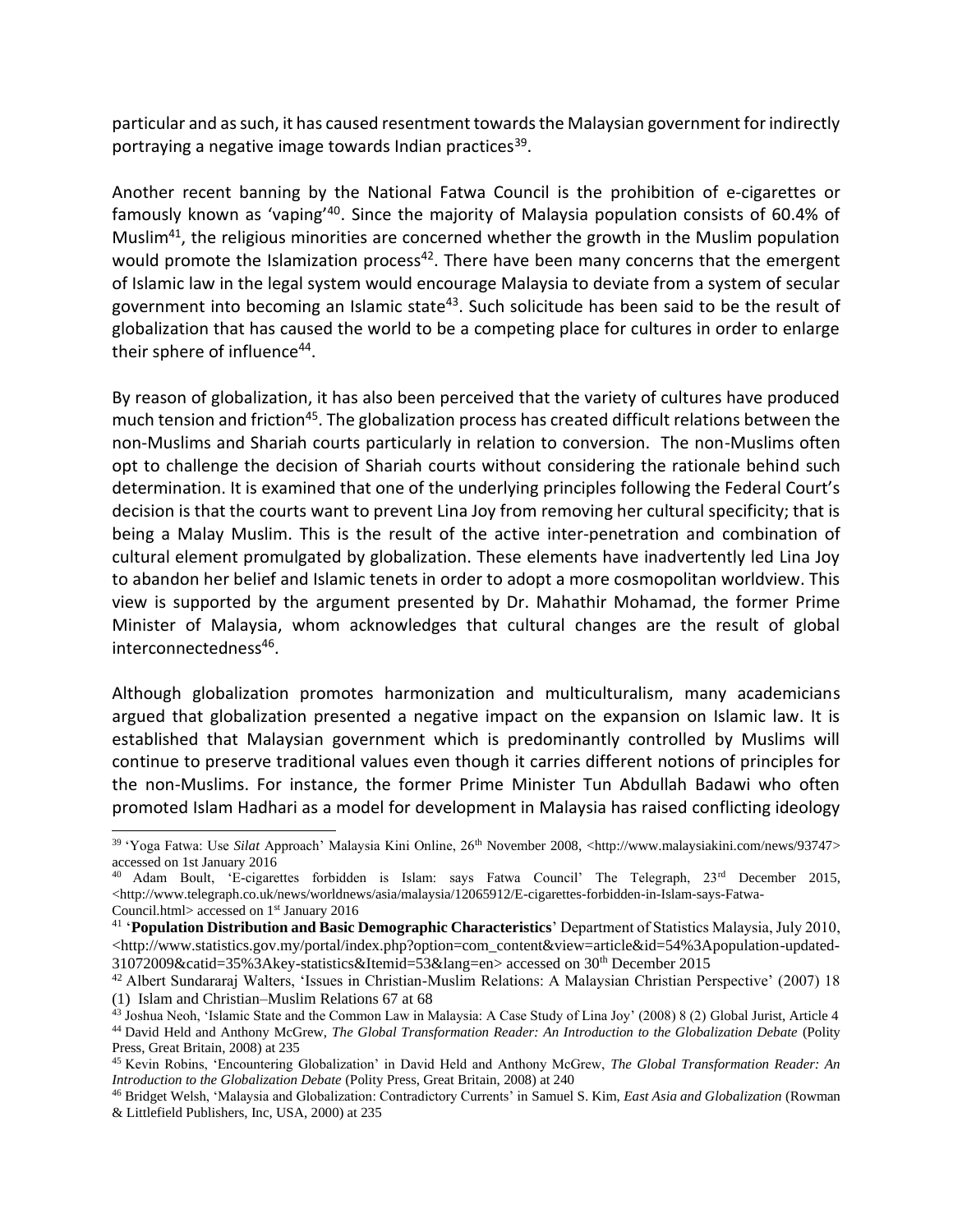between the Muslims and non-Muslims political leaders<sup>47</sup>. The intensity of global cultural confrontations has decreased the confidence in the non-Muslims society as to whether the Malaysian government are capable of administering the country without taking into account Islamic principles. Such thinking would disrupt the positive development in Islamic law as the Shariah courts will often need to reassure the society of its recognition towards non-Muslims' right in relation to Islamic law. Where there is a failure to do so, it will generate abhorrence to some of the non-Muslims whom will create an uproar in order to show their discontent towards court's decision. An illustration can be seen in Lina Joy's case. The court's decision had an adverse social repercussion creating racial tensions between Muslims and non-Muslims whereby some 40 000 Malaysian rallied in the capital to demand political and judicial reform<sup>48</sup>. It is observed that these social changes were induced by globalization. It promotes citizens to think liberally and encourages citizen to fight for their rights. This has resulted Malaysia to be socially and politically unstable at that point in time.

Despite the uproar that occurred in Malaysia, its experience towards public discontent has encouraged Shariah courts to be more sensitive and responsive towards other religious cultures in developing its jurisprudence especially when the matter involves non-Muslim. In 2010, a significant decision by a civil court calling for a clearer divide between Malaysian secular and religious courts was seen to be a positive development in  $law<sup>49</sup>$ . Reflecting on Lina Joy's case, even though she had not obtained State's approval to renounce Islam but she has admitted and declared herself to be a non-Muslim. As such, she faces a quandary towards her rights to be heard in court whether she should bring her matter in secular court or Shariah court. Since she already admitted that she is a non-Muslim, she contended that she should be heard in the civil court. However, in the eyes of law she is still a Muslim therefore she must resolve her issue in Shariah court. Such a matter indicates that the society in a multicultural country is still confused towards the dual court structure in Malaysia. The perplexity on the jurisdiction of the courts to hear matter pertaining to apostasy came to light due to the hybrid state of Malaysia, that is being inbetween the secular state and the theocratic state<sup>50</sup>. It has been perceived that hybridity is a product of global and local interactions which recognizes that transcultural relations are indeed complex and intricate<sup>51</sup>. Hence there is an urgent need for the government ministers to find a balance in the law by looking into the matter of conversion to Islam and also renouncing Islam. These changes would then facilitate Shariah courts to be more sensitive towards other religions and embrace the concept of freedom of religion.

### **Education**

<sup>47</sup> Mohamed Sherif Bashir, 'Islam Hadhari: Concept and Prospect,' Islam Online, 2 March 2005, <http://www.islamonline.net/servlet/Satellite?c=Article\_C&pagename=Zone-English-

Living\_Shariah/LSELayout&cid=1158658521384 $\geq$  accessed on 22<sup>nd</sup> October 2015<br><sup>48</sup> 'Freedom in the World 2008 - Malaysia,' The UN 48 'Freedom in the World 2008 – Malaysia,' The UN Refugee Agency, 2 July 2008, <http://www.unhcr.org/refworld/docid/487ca22482.html> accessed on 30th December 2015

<sup>&</sup>lt;sup>49</sup> Sylvia Looi, 'Muslim convert's wife wins custody of toddler' The Star Online, 12<sup>th</sup> March 2010, <http://thestar.com.my/news/story.asp?file=/2010/3/12/courts/5850157&sec=courts> accessed on 30th December 2015

<sup>50</sup> Lee Min Choon, 'Freedom of Religion in Malaysia' in Paul W. Chilcote (ed), *Making Disciples in a World Parish: Global Perspectives on Mission and Evangelism* (Pickwick Publications, Oregon, 2011)

<sup>51</sup> Marwan M. Kraidy, 'Hybridity in Cultural Globalization' (2002) 12 (3) International Communication Association 317 at 317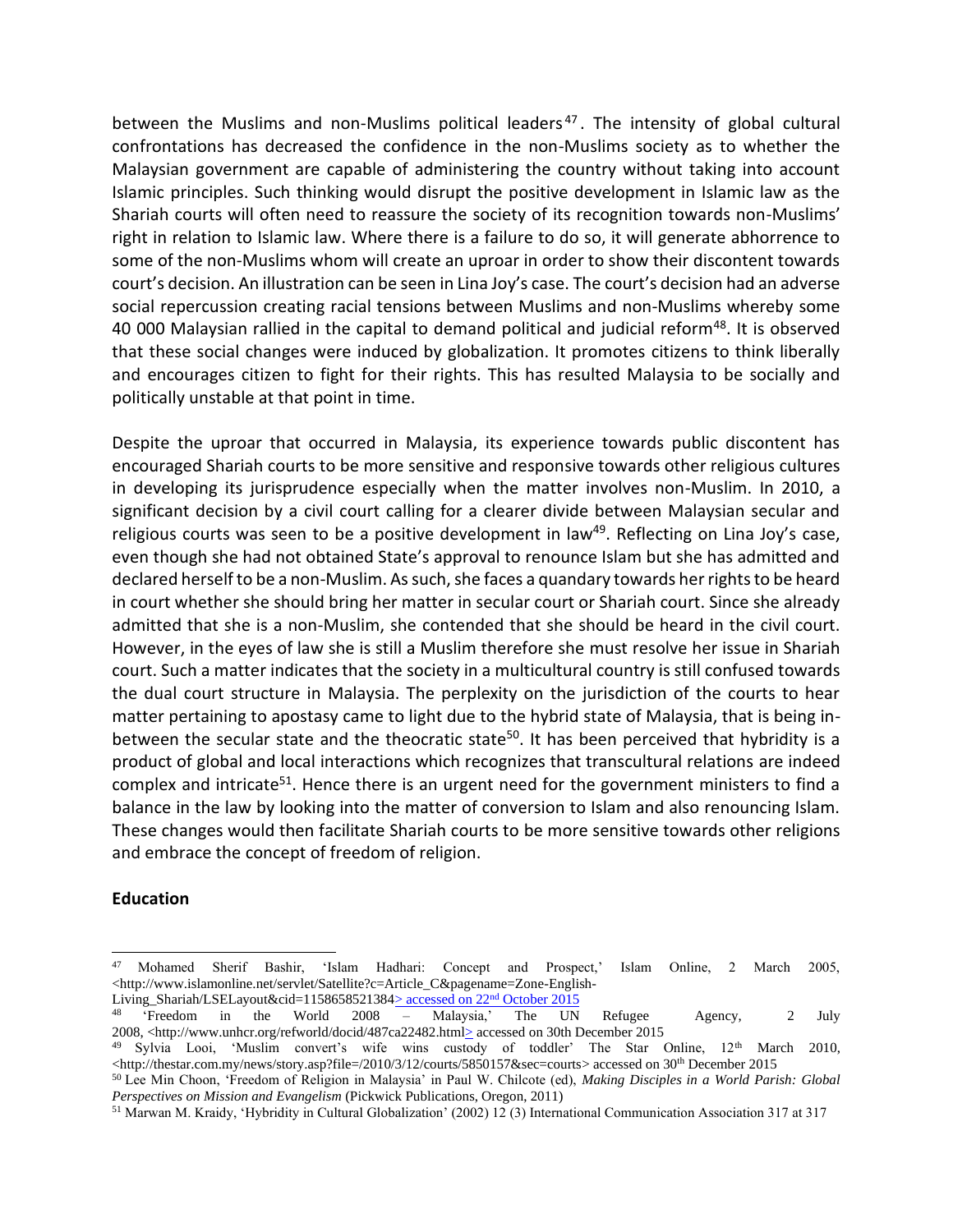Another factor to be considered in relation to globalization is the evolving nature of the education system. The emergence of secular institutions in Malaysia which was introduced by the British has presented an overwhelming impact on Malaysian education system. The invasion by the British colonial is one form of globalization which contains numerous implications as to how the education system has changed and will continue to change, in response to the demand of the society. Burbules and Torres have observed that the implications of the educational process have become a public concern as it goes beyond the aim of developing the knowledge of an individual<sup>52</sup>.

There are few types of education institutions established in Malaysia namely secular schools, vernacular schools, Islamic religious schools and international schools. These institutions have diverse education policy whereby the instructors in vernacular schools teaches in Tamil or Mandarin medium with curricula from India and China respectively, English medium in international schools or Malay language in the national schools. There are currently 10,154 national schools, 1296 Chinese schools and 523 Tamil schools in Malaysia<sup>53</sup>. The numbers of Chinese and Tamils schools have increased since 2010 and extenstive efforts have been made by the government to recruit more Chinese and Tamil language teachers in primary schools nationwide<sup>54</sup>. The problem with the diversity in the education system is that it detrimentally promotes ethnics segregation and racial polarisation<sup>55</sup>. It was found that the enrolment choices and preferential policies have contributed significantly to the current state of ethnic segregation in Malaysia's educational system<sup>56</sup>. In the absence of ethnic interaction, the individuals have been deprived of the opportunity to integrate, understand and appreciate the custom and values of other ethnicity.

Such nature and complexity of globalization that have impacted upon Malaysian education system raises fundamental issues whether the government should abolish the vernacular schools. The removal of religion based schools would encourage students to escape from their comfort zone; that is being able to interact and integrate amongst other ethnicities. It is emphasized that since the official religion of the Federation is Islam, it is suggested that the curriculum of Islamic studies should also be compulsory to non-Muslim students to undertake Islamic studies. The proposal is not intended to persuade the non-Muslims students to convert to Islam but it is anticipated that the field of Islamic study would encourage the young Malaysians to understand better about the Islamic tenets and practices. In doing so, it is envisioned that in a globalized world, individuals with better knowledge in Islamic principle will call a halt to racial stereotyping. Furthermore, in advocating this notion of teaching, it will also enable Islamic law to be appreciated by the society. Such methodologies will restore the originality of Islamic law and

<sup>52</sup> Nicholas C. Burbules and Carlos Alberto Torres, *Globalization and Education: Critical Perspective* (Routledge, USA, 2000) at 3

<sup>&</sup>lt;sup>53</sup> Statictics were obtained from the Ministry of Education. See: 'Number of Schools according to Groups, Types and States' 31st March 2015 <http://www.moe.gov.my/en/statistik-sekolah> accessed on 30th December 2015

<sup>&</sup>lt;sup>54</sup> Richard Lim, 'More Chinese and Tamil language teacher to be recruited next year', The Star Online, 1<sup>st</sup> July 2010 <http://thestar.com.my/news/story.asp?file=/2010/7/1/nation/6581416&sec=nation> accessed on 30th October 2015

 $55$  Ibid at p. 124

<sup>56</sup> Supra note 41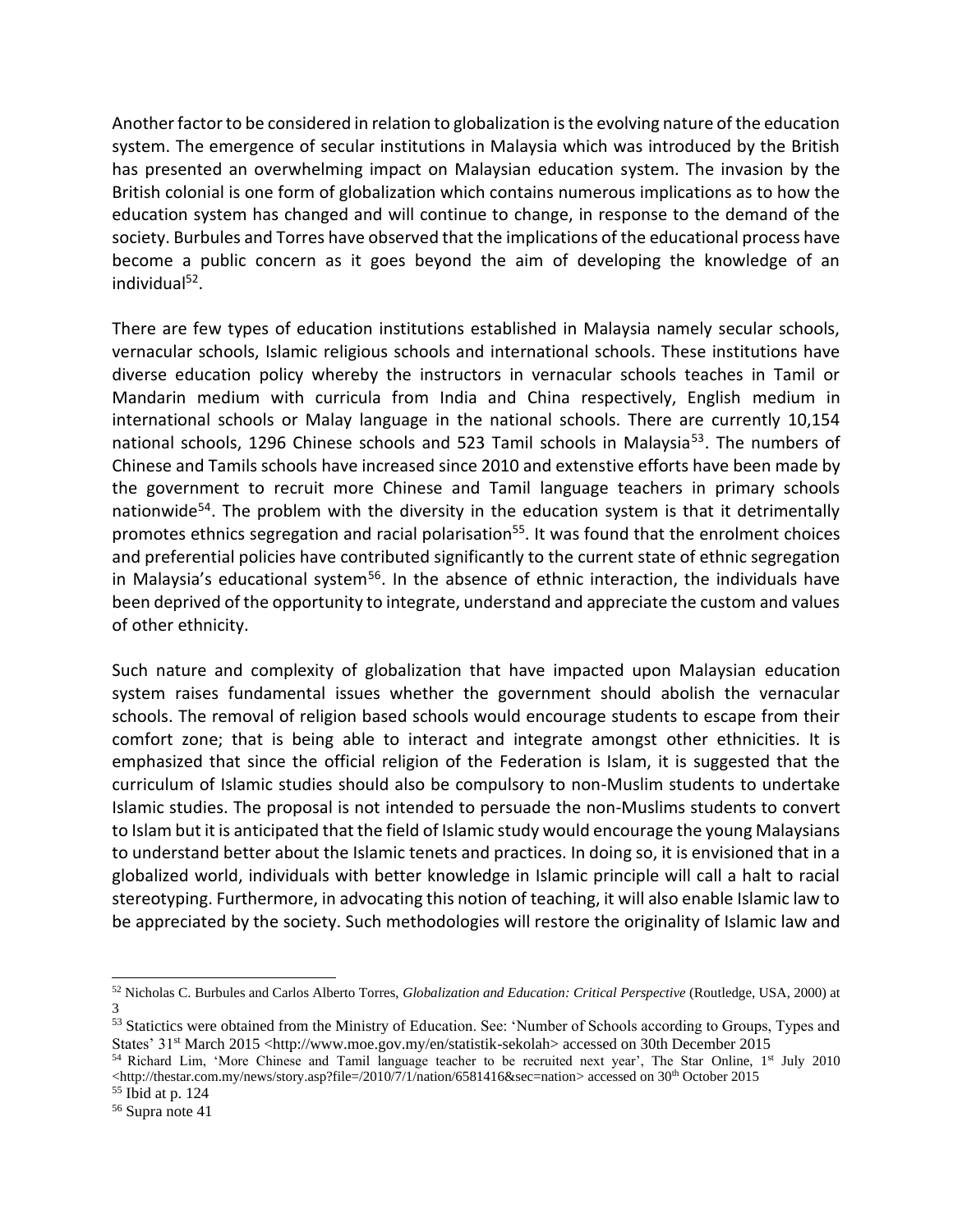also able to make Islamic legal system acceptable by the non-Muslims society<sup>57</sup>. As such, it will stimulate a significant shift in the process of interconnections in order for Malaysian to move forward in appreciating globalization.

This is because, in the current national education system, there is a low level of Islamic studies undertaken by the non-Muslims. Therefore they are unable to comprehend the basis rule of a decision made by Islamic authorities. The case of Lina Joy serves an illustration whereby the non-Muslims are constantly undermining the decision made by the Shariah court; claiming that the institutions are not being sensitive towards the rights of a person to profess other religions. In fact, Shariah court is merely carrying out its duty based on the tenets of Islam and the decree pronounced by the law. All of the judgments made by the Islamic authority are based on the main text of the Al-Quran and since Lina Joy was born as a Muslim, she must adhere to the principles laid down by the Islamic law in renouncing Islam<sup>58</sup>.

It is further said that the current problem relating to Islamic law and education has somewhat been exacerbated by the government when it encourages students to pursue their education overseas. The encouragement has indirectly eroded the confidence in the national education system in a sense that the society is undermining the capability of the local authority to develop its literature in Malaysia. This has raised fundamental concerns whether globalization poses a threat to the continuity of cultural diversity. The advent of globalization has driven young Malaysians to forgo its nationality in exchange for foreign educations which is seen to be more advanced and developed. There is an apprehension that failing to adopt the trend towards globalization could run the risk of being excluded from the transnational world economy<sup>59</sup>. The merit of the argument has been further supported by academic scholars criticising globalization as a foreign invasion towards cultural values, destroying the rich diversity of human civilizations $^{60}$ . Despite such criticisms, it has been argued that someone has to pay the price of the obliteration of the cultural mixture in order to develop a better Islamic law for the benefit of future mankind. It is emphasized that education play a very important role in educating the society on Islamic principles as well as in developing the Islamic law system in Malaysia.

### **Human Rights**

Another significant effect of globalization is the existence of the human rights which provides a major challenge to the traditional administration in the Shariah courts system. There were ten non-governmental organizations (NGOs) that participated in Lina Joy's case in order to give pressure to the Federal Court judges<sup>61</sup>. This indicates that the impact of globalization on one's

<sup>57</sup> Mohammad Tahir Mohammad, *Rights and Duties in Shariah and Common Law* (Ilmiah Publisher, Kuala Lumpur,2003) at 334-335

<sup>&</sup>lt;sup>58</sup> Lina Joy v Majlis Agama Islam Wilayah Persekutuan & Anor [2007] 3 CLJ 557 at 579 per Tun Dato' Sri Ahmad Fairuz CJ<br><sup>59</sup> 'Education and Globalization', International Institute for Educational Planning, April/June 19

Globalization', International Institute for Educational Planning, April/June 1998, <http://www.unesco.org/iiep/eng/newsletter/1998/apre198.html> accessed on 22nd October 2015

<sup>60</sup> Louis Hebron and John F. Stack Jr, *The Globalization Process: Debunking the Myths* (International Studies Association, Chicago, 2001)

 $<sup>61</sup>$  Namely the (1) Malaysian Bar Council, (2) Malaysian Women Power Organization, (3) Consultative Council of Religious Hindu,</sup> Christian, Buddhist and Sikh, (4) National Council of Women Organization, (5) All Women Action Society, (6) Sister in Islam,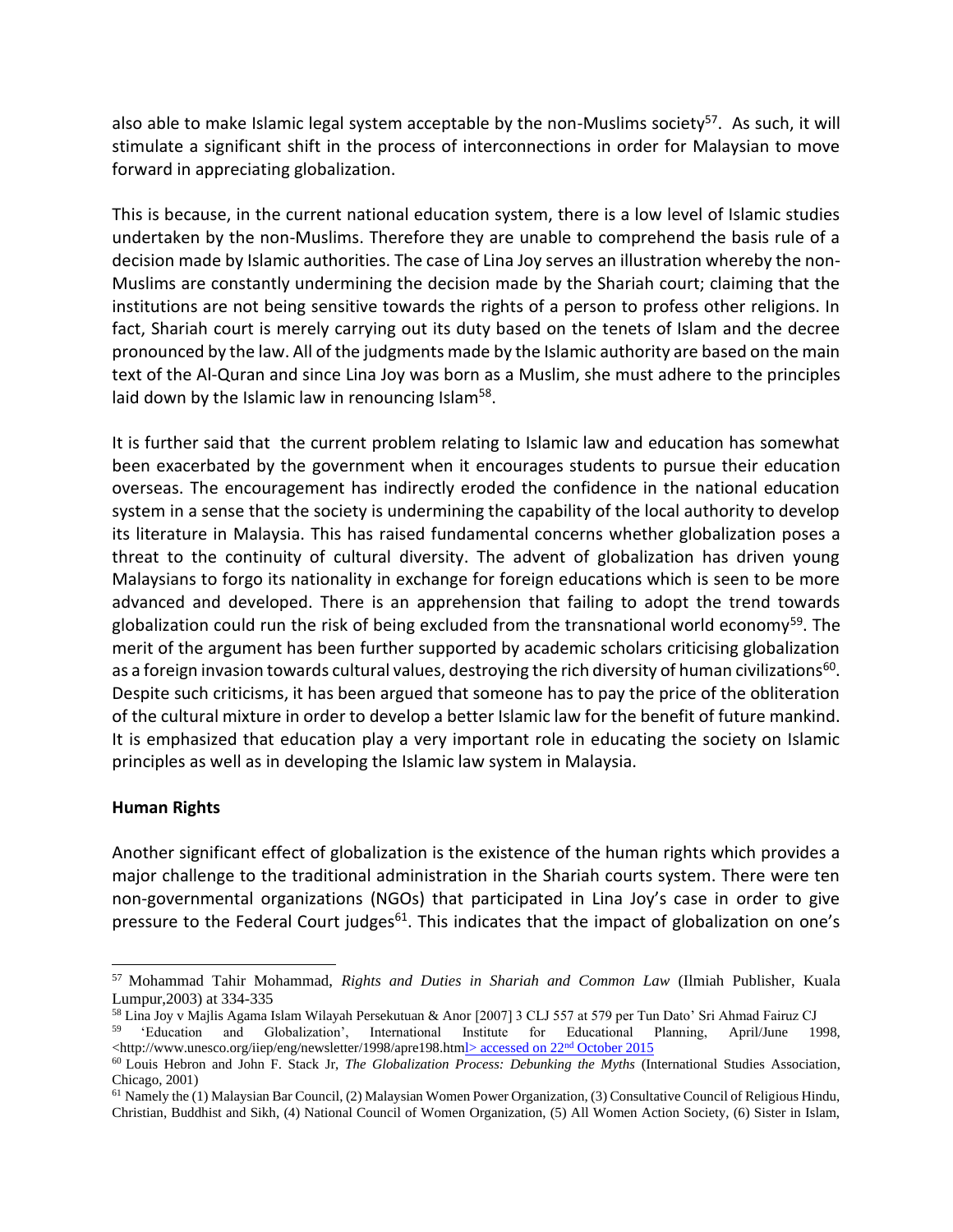country is so potent and influential to the fact that it has caused a number of participation of organizations to be involved in the development of Islamic law.

Most of the arguments presented by the human rights organizations is based on one point - that Lina Joy's right to choose her religion which is enshrined in Article 18 of the Universal Declaration of Human Rights (UDHR) has been violated. Similarly in Indira Gandhi's case, her decisions towards the children's religion, welfare and education must be fully upheld and protected as reflected under UN Convention on the Elimination of All Forms of Discrimination against Women (CEDAW) and the UN Convention on the Rights of the Child  $(CRC)^{62}$ . These external pressures have placed the lawmakers in a dilemma, to determine whether the international human rights declaration has a place in Islamic law development and if so, is it compatible with Islamic principles? Malaysia has chose to preserve the Islamic practices and values in its governance and such decision is argued to be respected. The proliferation of human rights in international relations has been argued to be merely one of the globalization mechanisms in interfering with state sovereignty in handling its affairs<sup>63</sup>. The active promotion of individual rights without understanding the essence of Malaysia Constitution; being that Muslims are bound by Islamic law is just plainly ignorant and unacceptable. It is explicitly stipulated in Clause 1A of Article 121 of the Federal Constitution of Malaya (1957) that Shariah courts have exclusive jurisdiction to hear Shariah matters. The conceptions of human rights which are clearly based on hegemonic Western culture are therefore incompatible with the ideology of Islamic laws<sup>64</sup>. It is noted that the practice of human rights in claiming to all sorts of human dignity entitlement has somewhat influenced the process of globalization. Brysk perceived that where a cosmopolitan system liberalizing individuals to pursue their rights, it will caused large number of people to suffer from both long-standing state repression and new denial of rights linked to transnational forces<sup>65</sup>. In order to avoid such event from occurring, there is a need for the non-Muslims society to embrace a broader perspective towards Islamic law and be tolerance with Shariah courts' decision making. In the absence of intention to foster globalization, the human rights movement will hinder the ability of Shariah courts to develop on its jurisprudence. This can be seen in Lina Joy's case where such movements have caused a various contradictory effects on the development of Islamic law.

The involvements of NGOs have definitely encouraged many opposition politicians to condemn the government and the judicial organization. One of the opposition leader, Lim Kit Siang said that the courts' decision on Lina Joy's case have caused a major blow and a grievous setback to Malaysia as a secular nation<sup>66</sup>. Even the political analysts observed that the rapid growth of Shariah court system would undermine the country's reputation as a tolerant and progressive

<sup>(7)</sup> Women Health Organization, (8) Women Council of Change, (9) Women Development for Change and the (10) Movement of Basic Needs of Malaysian citizens.

 $62$  Ivy Josiah, Kuthubul Zaman Bukhari & A. Vaithillingam, 'Rights of Indira Gandhi and her children were overlooked', 12 January 2016 <https://www.malaysiakini.com/letters/326430> accessed on 1st February 2016

<sup>63</sup> Jean-Marc Coicaud, Michael W. Doyle, and Anne-Marie Gardner, *The Globalization of Human Rights* (United Nations University Press, Tokyo, 2003) at 2

<sup>64</sup> Francis Loh Kok Wah and Joakim Öjendal, *Southeast Asian Responses to Globalization: Restructuring Governance and Deepening Democracy* (Nordic Institute of Asian Studies, Singapore, 2005) at 112

<sup>65</sup> Alison Brysk, *Globalization and Human Rights* (The Regents of the University of California, USA, 2002) at 1

<sup>&</sup>lt;sup>66</sup> 'Malaysia rejects Muslim convert's bid to be recognized as Christian' The Associated Press, 29<sup>th</sup> May 2007, <http://iht.com/articles/ap/2007/05/30/asia/AS-GEN-Malaysia-Religious-Rights.php> accessed on 19th October 2015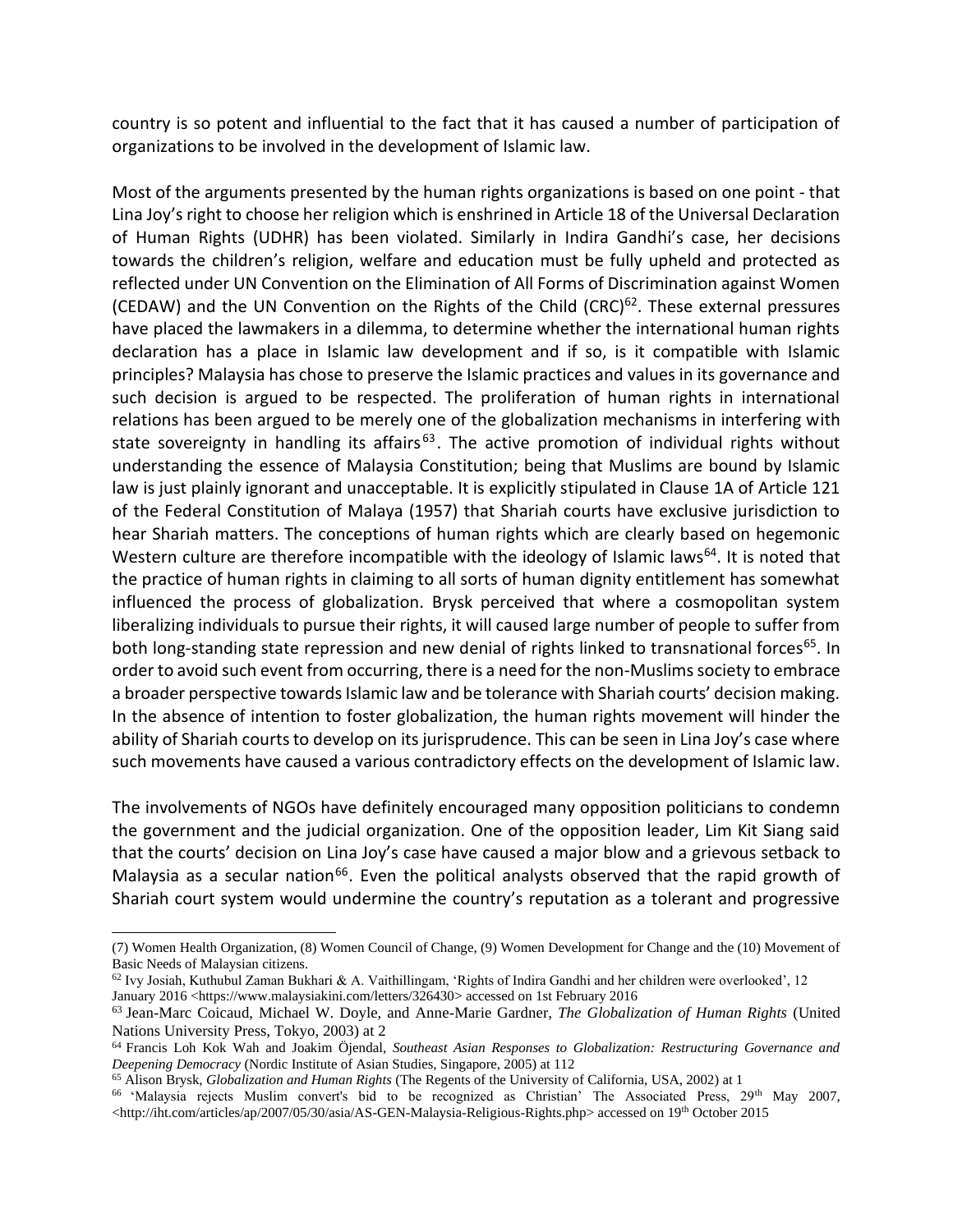Muslim nation<sup>67</sup>. Notwithstanding such contentions, it has been revealed that main components of globalization such as freedom of speech and social movements have reinforced the administration in the Shariah courts. It has encouraged Shariah courts to take into account the laws and administration in other countries in order to ascertain how other secular countries would decides in such situation.

As such, the trepidation shown by the political analysts with regards to the inefficiency of Shariah courts is not entirely true. The Lina Joy's case has encouraged Shariah courts to develop Islamic laws towards adopting international standards in other areas as well. For instance, in relation to banking, where Malaysia has been successful in attracting foreign financial institutions to conduct Islamic banking business in which the banking system is regulated according to Shariah laws<sup>68</sup>. According to Tan Sri Dato' Dr. Zeti Akhtar Aziz, the Governor of Central Bank of Malaysia, the ability of the Islamic banking industry to adapt to international standards has led to more than 300 Islamic financial institutions to be launched worldwide across 75 countries<sup>69</sup>. The capacity of non-Muslims countries to engage and accept the intricacies of Islamic principles shows that the global dominant phenomenon of globalization has astoundingly allowed Islamic law to develop not only domestically but internationally as well. Undoubtedly, it is clear that globalisation has far-reaching effects and is embedded within the daily administration of the Shariah courts.

### **Conclusion and Suggestion**

In conclusion, it is undeniable that various problems have arisen in relation to Islamic law as a result of globalization. From migration to the movements of human rights organizations, this article has uncovered the complex challenges that the globalization presents to the development of Islamic law. Many of the obstructions in the growth of Islamic literatures emerged by the non-Muslims locally but subsequently have expanded worldwide. The negative criticisms brought against Islamic laws are one of the implications of globalization. Globalization has indeed changed the meaning and importance of culture and national identity in world affairs<sup>70</sup>. In addition to that, even the former Prime Minister of Malaysia, Dr. Mahathir Mohamed have acknowledged that the new thinking of liberalization caused by globalization has obliterated the Islamic traditional methods in administering Muslims' way of life<sup>71</sup>. Such sentiments are undoubtedly true as the thoughts of the non-Muslims society are heavily influenced by western culture promoted by globalization. In the absence of understanding how Islamic law works, their disparagements towards Malaysia's administration would impair Malaysia's identity as a progressive nation.

Nevertheless, it is noted that one cannot simply blame globalization for the plights suffered in the progress of developing better laws. Globalization has allowed Malaysia to develop a strong

<sup>67</sup> ibid

<sup>68 &#</sup>x27;Islamic Banking & Takaful' Central Bank of Malaysia, <http://www.bnm.gov.my/index.php?ch=fs\_mfs&pg=fs\_mfs\_bank> accessed on 1st January 2016

<sup>69</sup> ibid

 $70$  Jan Aart Scholte, 'Beyond the Buzzword: Towards a Critical Theory of Globalization' in Eleonore Kofman and Gillians Young (eds.), *Globalization: Theory and Practice* (London, Pinter, 1996)

<sup>71</sup> Bridget Welsh, 'Malaysia and Globalization: Contradictory Currents' in Samuel S. Kim., *East Asia and Globalization* (Rowman & Littlefield Publishers, Inc, USA, 2000) at 233